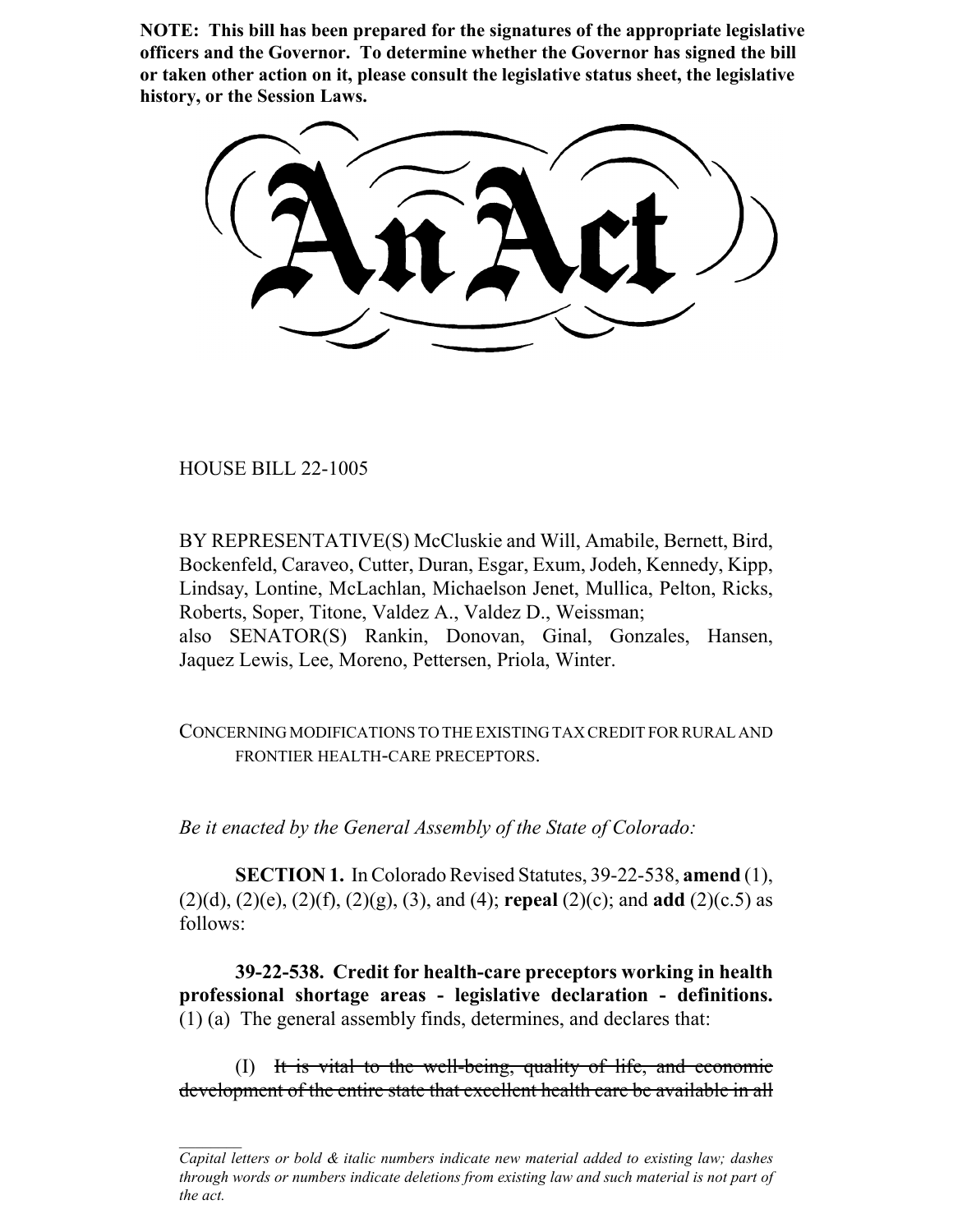regions of the state, including rural and frontier areas;

(II) Rural areas of the state currently suffer from a shortage of primary health- care providers and, as a result, these communities experience reduced access to such providers and poorer health-care outcomes; and

(III) A consistent problem is a lack of professional instruction, training, and supervision in rural and frontier areas that allows students studying primary care to obtain the requisite professional mentoring and supervision to allow them to practice in such areas upon obtaining a professional degree.

(IV) THE COVID-19 PANDEMIC AND SUBSEQUENT ECONOMIC CRISIS HAVE CAUSED SIGNIFICANT CHALLENGES FOR COLORADO'S HEALTH-CARE SYSTEM AND EXACERBATED THE WORKFORCE SHORTAGE ACROSS MULTIPLE DISCIPLINES AND SECTORS OF THE HEALTH-CARE INDUSTRY;

(V) WHILE THE PANDEMIC HAS HAD LASTING IMPACTS ON THE ENTIRE HEALTH-CARE SYSTEM ACROSS THE STATE, RURAL COLORADO IS EXPERIENCING THE MOST SEVERE WORKFORCE TURNOVER AND SHORTAGES, AND AS A RESULT THESE COMMUNITIES EXPERIENCE REDUCED ACCESS TO PRIMARY CARE SERVICES AND EXHIBIT POORER HEALTH OUTCOMES;

(VI) RURAL COMMUNITIES OFTEN FACE CHALLENGES IN RECRUITING AN ADEQUATE HEALTH WORKFORCE, MAKING IT DIFFICULT TO PROVIDE NEEDED PATIENT CARE OR TO MEET STAFFING REQUIREMENTS FOR THEIR FACILITIES. THEREFORE, RURAL HEALTH-CARE FACILITIES SHOULD BE PROACTIVE AND STRATEGIC ABOUT RECRUITING AND RETAINING PRIMARY CARE PERSONNEL, WHICH INCLUDES PROFESSIONALS IN PHYSICAL, DENTAL, BEHAVIORAL, AND MENTAL HEALTH.

(VII) MOST OF COLORADO'S FORTY-SEVEN RURAL AND FRONTIER COUNTIES ARE ALSO DESIGNATED AS PRIMARY CARE HEALTH PROFESSIONAL SHORTAGE AREAS BY THE COLORADO PRIMARY CARE OFFICE;

(VIII) PRECEPTORSHIP PROGRAMS ARE A CRITICAL COMPONENT OF CLINICAL TRAINING AND A PROVEN APPROACH TO DEVELOPING ONE-ON-ONE RELATIONSHIPS BETWEEN EXPERT PROFESSIONALS AND STUDENTS NEEDING TO DEVELOP THE CLINICAL SKILLS AND PRACTICAL EXPERIENCE OF WORKING

# PAGE 2-HOUSE BILL 22-1005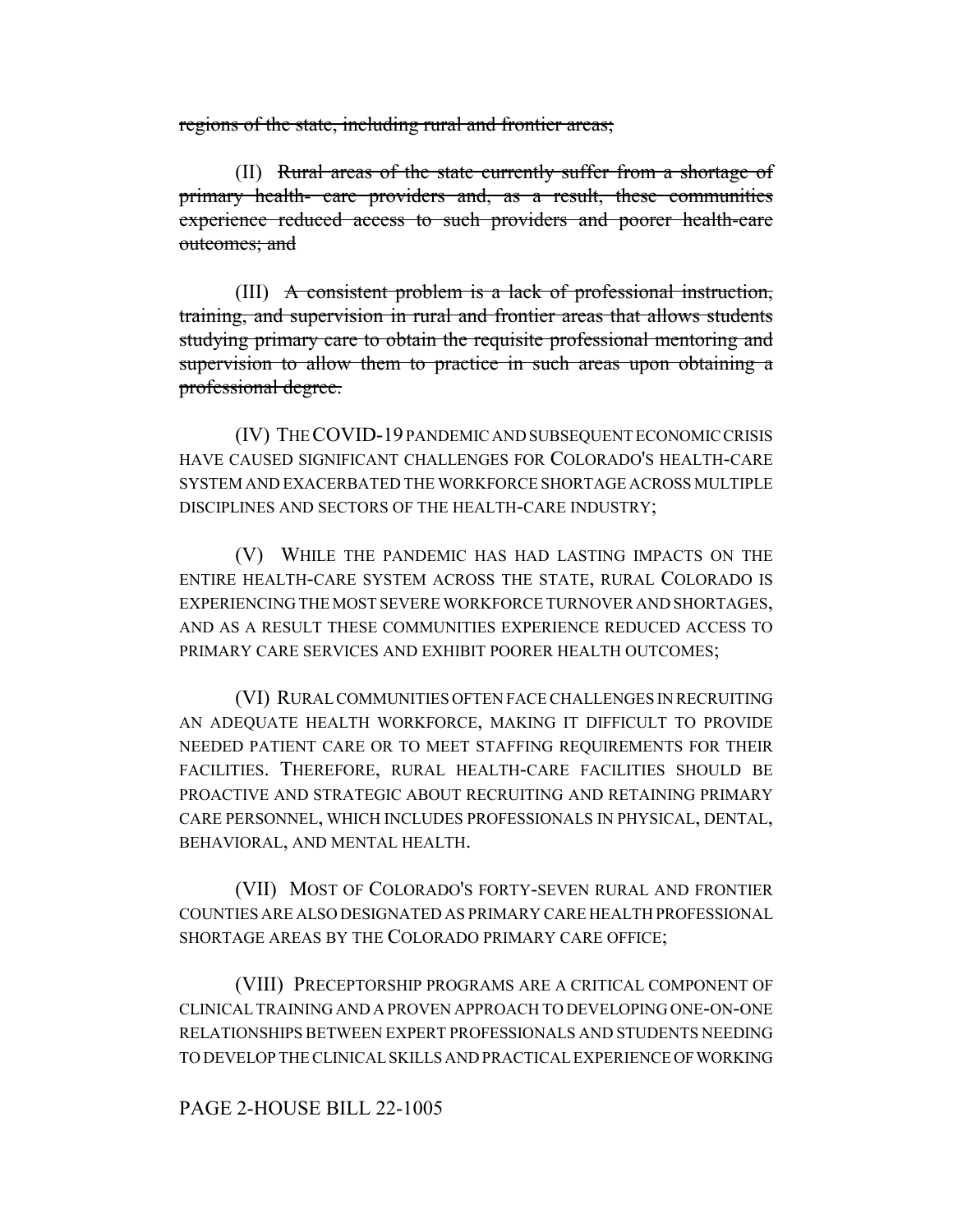#### WITH PATIENTS IN RURAL SETTINGS;

(IX) HEALTH PROFESSIONAL STUDENTS WHO OBTAIN A SIGNIFICANT AMOUNT OF THEIR CLINICAL TRAINING IN RURAL COMMUNITIES AND UNDER THE GUIDANCE OF RURAL HEALTH-CARE PROVIDERS ARE MUCH MORE LIKELY TO LIVE AND WORK IN A RURAL OR FRONTIER AREA AFTER COMPLETING THEIR HEALTH PROFESSIONAL TRAINING;

(X) RECENT STUDIES AND SURVEYS BY THE AMERICAN ACADEMY OF FAMILY PHYSICIANS HAVE SHOWN THAT PRIMARY CARE PHYSICIANS ARE MORE LIKELY TO ENGAGE IN PRECEPTORSHIPS WHEN PROFESSIONAL RECOGNITION AND FINANCIAL INCENTIVES ARE PROVIDED; AND

(XI) THE GENERAL ASSEMBLY THEREFORE FINDS THAT MAINTAINING A HIGHLY QUALIFIED AND SUSTAINABLE RURAL HEALTH-CARE WORKFORCE DEPENDS ON THE EXTENSION AND EXPANSION OF THE RURAL AND FRONTIER HEALTH-CARE PRECEPTOR TAX CREDIT TO PROVIDE SUFFICIENT FINANCIAL INCENTIVES TO PRECEPTORS STATEWIDE.

(b) The general assembly intends that the tax credit created in this section is to be used to provide sufficient financial incentives to encourage preceptors to offer professional instruction, training, and supervision to students seeking careers as primary health-care providers in rural and frontier areas of the state.

(c) The general assembly further intends that the tax credit provide sufficient financial incentives to encourage preceptors to offer professional instruction, training, and supervision to students matriculating at Colorado institutions of higher education seeking careers as primary health-care providers in rural and frontier areas of the state.

(d) IN ACCORDANCE WITH SECTION 39-21-304 (1), WHICH REQUIRES EACH BILL THAT EXTENDS AN EXPIRING TAX EXPENDITURE TO INCLUDE A TAX PREFERENCE PERFORMANCE STATEMENT AS PART OF A STATUTORY LEGISLATIVE DECLARATION, THE GENERAL ASSEMBLY HEREBY FINDS AND DECLARES THAT:

(I) THE GENERAL LEGISLATIVE PURPOSES OF THE TAX CREDIT ALLOWED BY THIS SECTION ARE:

## PAGE 3-HOUSE BILL 22-1005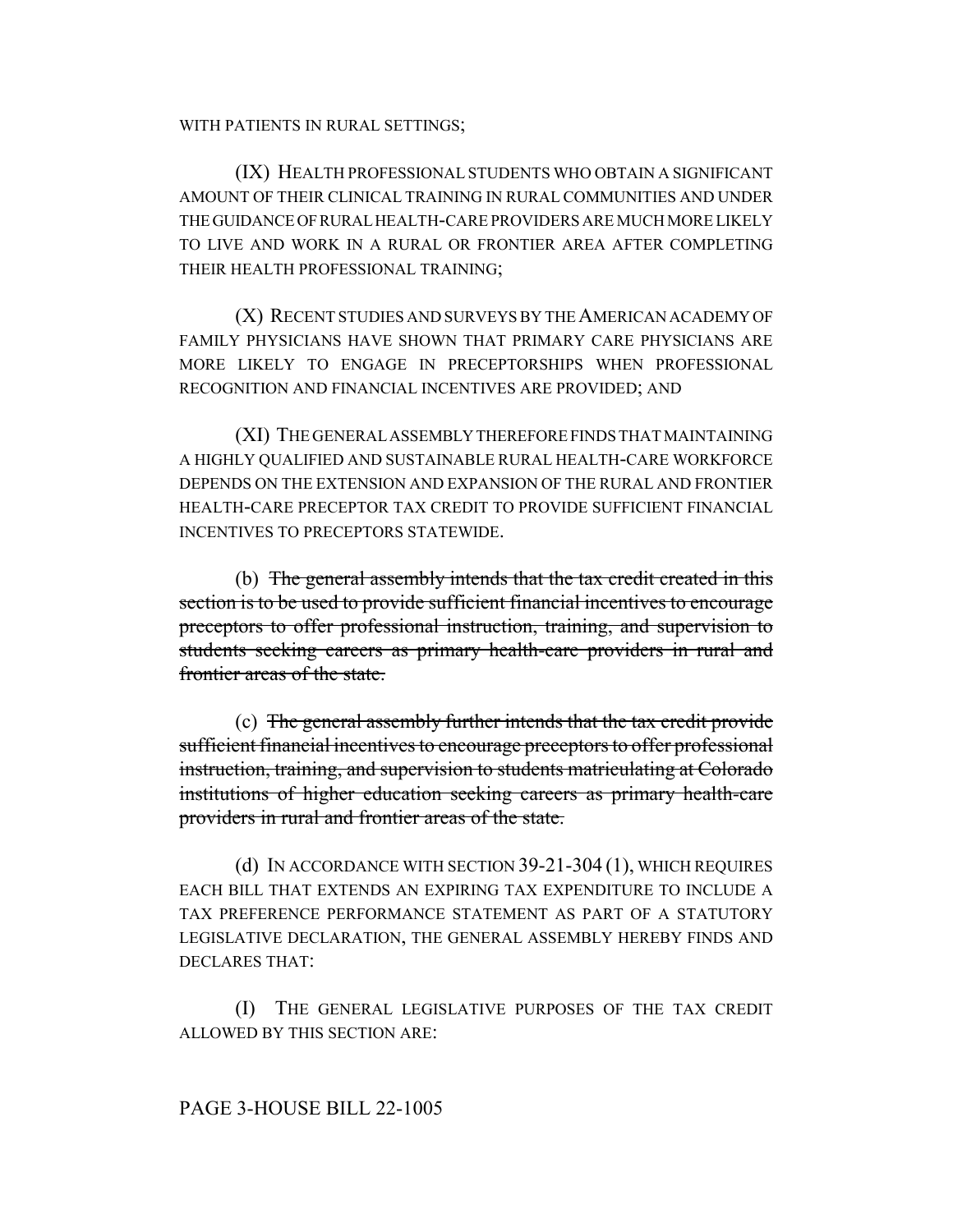(A) TO INDUCE CERTAIN DESIGNATED BEHAVIOR BY TAXPAYERS, SPECIFICALLY THE OFFERING OF PROFESSIONAL INSTRUCTION, TRAINING, AND SUPERVISION TO STUDENTS SEEKING CAREERS AS PRIMARY HEALTH-CARE PROVIDERS IN RURAL AREAS AND FRONTIER AREAS OF THE STATE; AND

(B) TO PROVIDE TAX RELIEF TO PRECEPTORS IN RURAL AND FRONTIER AREAS OF THE STATE WHO OFFER THE PROFESSIONAL INSTRUCTION, TRAINING, AND SUPERVISION DESCRIBED IN SUBSECTION  $(1)(d)(I)(A)$  OF THIS SECTION; AND

(II) THE SPECIFIC LEGISLATIVE PURPOSE OF THE TAX CREDIT ALLOWED BY THIS SECTION IS TO ENCOURAGE PRECEPTORS TO OFFER PROFESSIONAL INSTRUCTION, TRAINING, AND SUPERVISION TO STUDENTS MATRICULATING AT COLORADO INSTITUTIONS OF HIGHER EDUCATION WHO ARE SEEKING CAREERS AS PRIMARY HEALTH-CARE PROVIDERS IN RURAL AND FRONTIER AREAS OF THE STATE. IN ORDER TO ALLOW THE GENERAL ASSEMBLY AND THE STATE AUDITOR TO MEASURE THE EFFECTIVENESS OF THE CREDIT, THE DEPARTMENT OF REVENUE, WHEN ADMINISTERING THE CREDIT, SHALL REQUIRE EACH TAXPAYER WHO CLAIMS THE CREDIT TO SUBMIT A CERTIFICATION FORM WITH EACH INCOME TAX RETURN FORM IN ACCORDANCE WITH SUBSECTION (4) OF THIS SECTION. THE CERTIFICATION FORM MUST VERIFY THAT THE TAXPAYER HAS SATISFIED THE REQUIREMENTS FOR ALLOWANCE OF THE TAX CREDIT AS SPECIFIED IN THIS SECTION AND STATE THE NUMBER OF ELIGIBLE HEALTH PROFESSIONAL STUDENTS THAT THE TAXPAYER HAS INSTRUCTED, TRAINED, OR SUPERVISED DURING THE APPLICABLE INCOME TAX YEAR.

(2) As used in this section, unless the context otherwise requires:

(c) "Graduate student" means an individual matriculating at the graduate level at any accredited Colorado institution of higher education seeking a degree either in the areas of doctor of medicine, doctor of osteopathy, advanced nursing practice, doctor of dental surgery, or doctor of dental medicine, or as a physician assistant.

(c.5) "HEALTH PROFESSIONAL STUDENT" MEANS AN INDIVIDUAL MATRICULATING AT ANY ACCREDITED COLORADO INSTITUTION OF HIGHER EDUCATION SEEKING A DEGREE OR CERTIFICATION IN A PRIMARY HEALTH-CARE FIELD.

## PAGE 4-HOUSE BILL 22-1005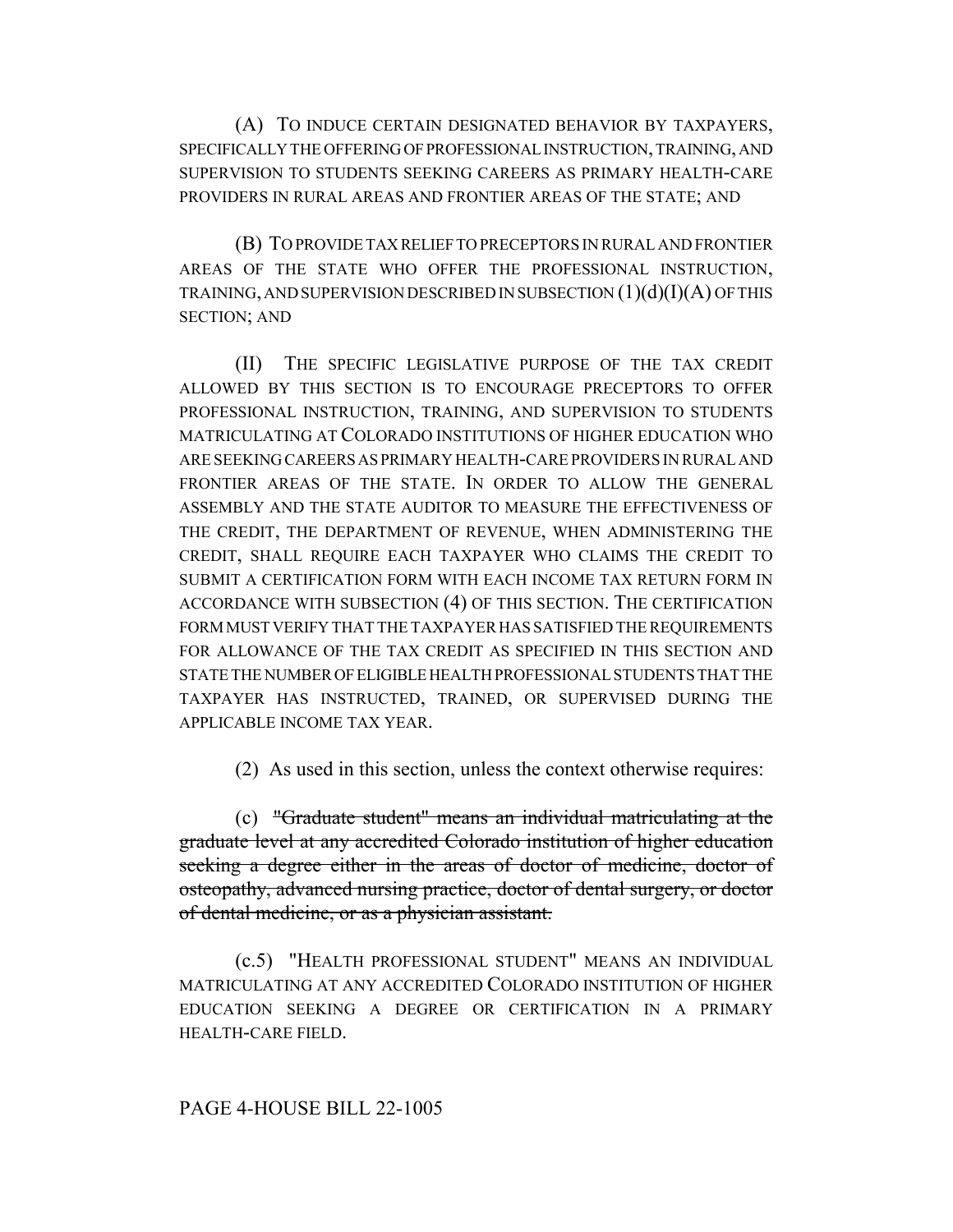(d) "Preceptor" means a medical doctor, doctor of osteopathic medicine, advanced practice nurse, physician assistant, doctor of dental surgery, or doctor of dental medicine, REGISTERED NURSE, REGISTERED DENTAL HYGIENIST, PHARMACIST, LICENSED CLINICAL OR COUNSELING PSYCHOLOGIST, LICENSED CLINICAL SOCIAL WORKER, LICENSED PROFESSIONAL COUNSELOR, LICENSED MARRIAGE AND FAMILY THERAPIST, PSYCHIATRIC NURSE SPECIALIST, LICENSED ADDICTION COUNSELOR, OR CERTIFIED ADDICTION COUNSELOR WORKING IN AN OUTPATIENT CLINICAL SETTING who has been licensed in his or her primary health-care field in the state by the applicable licensing authority.

(e) "Preceptorship" means an uncompensated mentoring experience in which a preceptor provides a program of personalized instruction, training, and supervision for a total of not less than four CONSECUTIVE OR NONCONSECUTIVE working weeks or twenty CONSECUTIVE OR NONCONSECUTIVE business days per calendar year that is offered to eligible graduate HEALTH PROFESSIONAL students to enable the students to obtain eligible professional degrees OR CERTIFICATIONS.

(f) "Primary health-care" means health care provided by a health-care professional with whom a patient has initial contact, who is the principal point of continuing care for the patient, and who coordinates other specialist care that the patient may need THE PROVISION OF INTEGRATED, EQUITABLE, AND ACCESSIBLE HEALTH-CARE SERVICES PROVIDED BY CLINICIANS WHO ARE ACCOUNTABLE FOR ADDRESSING A LARGE MAJORITY OF PERSONAL HEALTH-CARE NEEDS, DEVELOPING A SUSTAINED PARTNERSHIP WITH PATIENTS, AND PRACTICING IN THE CONTEXT OF FAMILY AND COMMUNITY. INTEGRATED HEALTH-CARE ENCOMPASSES THE PROVISION OF COMPREHENSIVE, COORDINATED, AND CONTINUOUS SERVICES THAT PROVIDE A SEAMLESS PROCESS OF CARE.

 $(g)$  "Rural area" means a county that is located in a nonmetropolitan area in the state that either has no municipality within its territorial boundaries with fifty thousand or more permanent residents based upon the most recent population estimates published by the United States census bureau or that satisfies alternate criteria for the designation of a rural area as may be promulgated by the federal office of management and budget AN AREA LISTED AS ELIGIBLE FOR RURAL HEALTH FUNDING BY THE FEDERAL OFFICE OF RURAL HEALTH POLICY.

## PAGE 5-HOUSE BILL 22-1005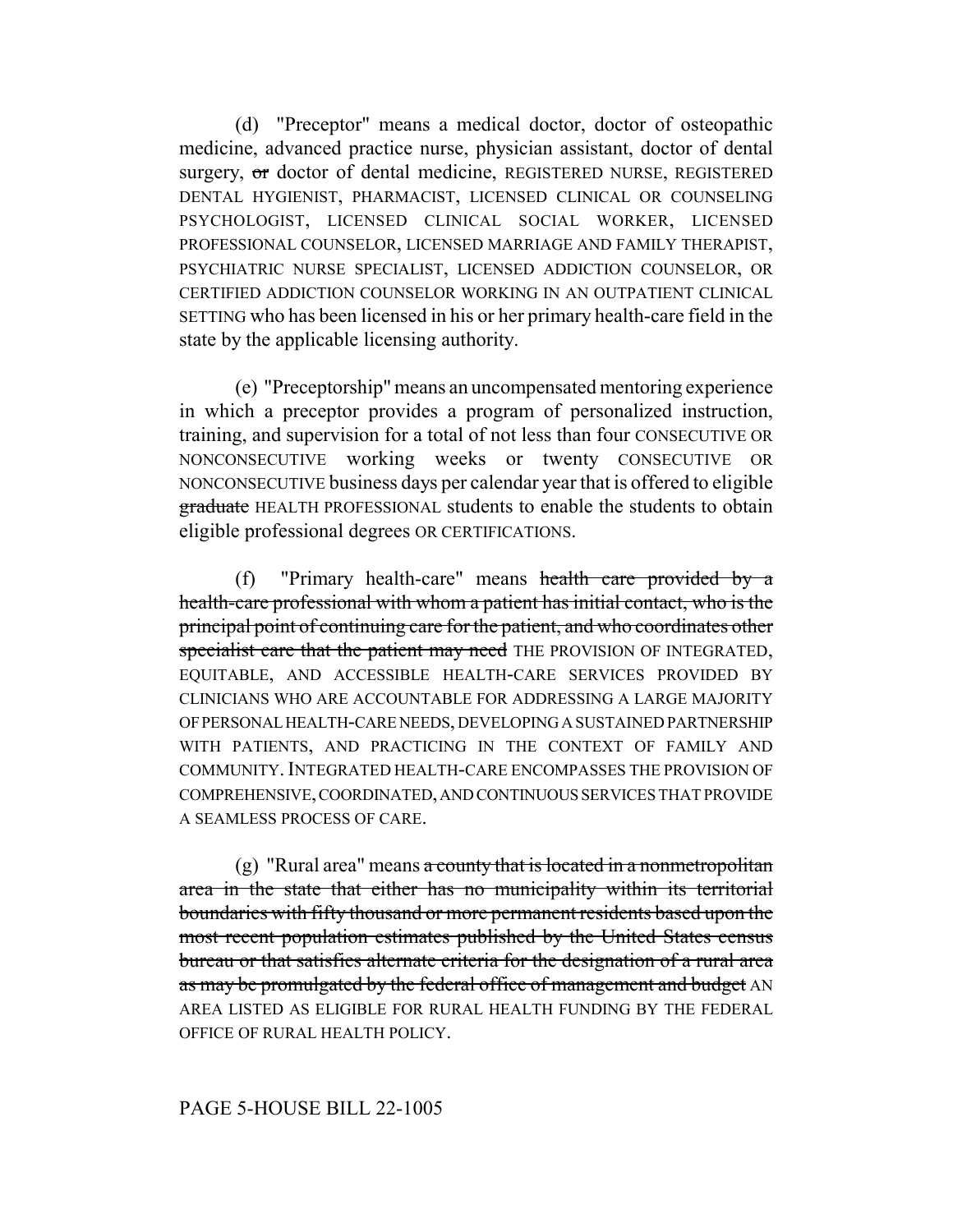(3) (a) For income tax years commencing on or after January 1, 2017, but prior to January 1, 2023 JANUARY 1, 2033, and subject to the requirements of subsection (3)(b) of this section, a taxpayer is allowed a credit against the income taxes imposed by this article 22 in an amount equal to one thousand dollars for a preceptorship provided by him or her THE TAXPAYER during the applicable income tax year for which the credit is claimed.

(b) Notwithstanding any other provision of this section:

(I) The aggregate amount of the credit awarded to any one taxpayer under this section shall not exceed one thousand dollars for any one income tax year regardless of the number of preceptorships undertaken by the taxpayer during the applicable income tax year or the number of eligible graduate HEALTH PROFESSIONAL students the taxpayer instructs, trains, or supervises during the applicable income tax year;

(II) A taxpayer is eligible to claim the credit allowed by this section if he or she THE TAXPAYER performs a preceptorship that lasts a total of not less than four CONSECUTIVE OR NONCONSECUTIVE working weeks or twenty CONSECUTIVE OR NONCONSECUTIVE business days during the income tax year in which the credit is claimed and the preceptor is practicing in his or her THE PRECEPTOR's primary health-care field in a rural or frontier area; and

(III) Not more than two THREE hundred preceptors are entitled to claim the credit authorized by this section for any one income tax year. The department shall promulgate by rule, in accordance with article 4 of title 24, C.R.S., a method for determining the manner in which taxpayers who have obtained certification under subsection (4) of this section are able to claim the tax credit.

(4) To qualify for the credit provided by this section, the taxpayer shall submit a certification form with each income tax return. Certification may be provided by either the institution for which the taxpayer teaches, whether it is an institution of higher education or a hospital, clinic, or other medical facility, or by the particular regional office of the AHEC program with jurisdiction over the area in which the preceptor's medical practice is located. In the case of certification by an institution for which the taxpayer teaches, the institution must execute the form certifying that the taxpayer

#### PAGE 6-HOUSE BILL 22-1005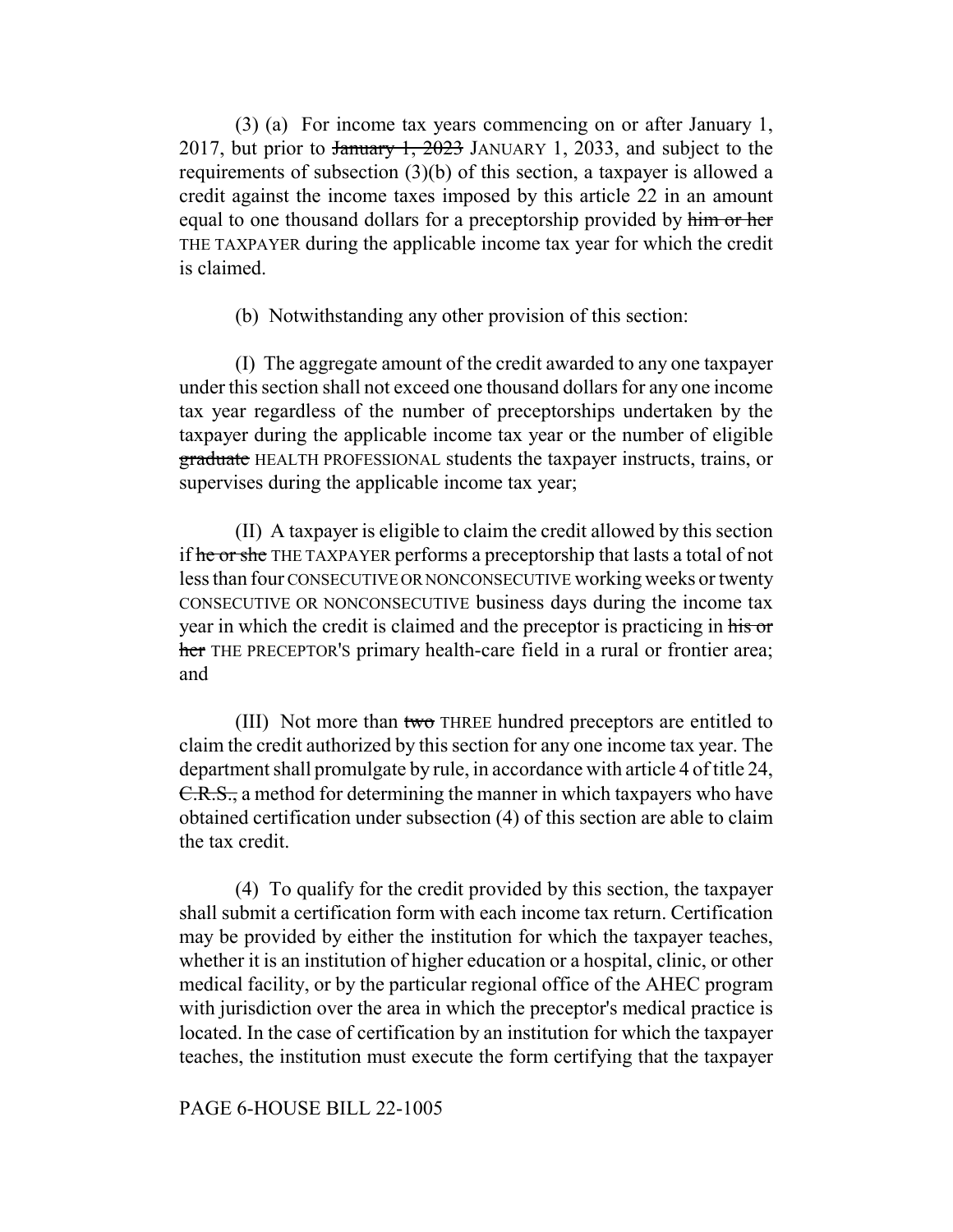has satisfied the requirements for allowance of the tax credit as specified in this section AND IDENTIFYING THE NUMBER OF ELIGIBLE HEALTH PROFESSIONAL STUDENTS THAT THE TAXPAYER HAS INSTRUCTED, TRAINED, OR SUPERVISED DURING THE APPLICABLE INCOME TAX YEAR THROUGH ALL PRECEPTORSHIPS PROVIDED BY THE TAXPAYER. In the case of certification by the AHEC program, the certification form must be obtained from the particular regional office of the AHEC program with jurisdiction over the area in which the preceptor is practicing, which office shall certify that the taxpayer has satisfied the requirements for allowance of the tax credit as specified in this section AND IDENTIFY THE NUMBER OF ELIGIBLE HEALTH PROFESSIONAL STUDENTS THE TAXPAYER HAS INSTRUCTED, TRAINED, OR SUPERVISED DURING THE APPLICABLE INCOME TAX YEAR THROUGH ALL PRECEPTORSHIPS PROVIDED BY THE TAXPAYER. The AHEC program may charge the taxpayer a reasonable fee for providing such certification, which fee shall not exceed the actual costs incurred by the AHEC in completing the certification.

**SECTION 2. Act subject to petition - effective date.** This act takes effect at 12:01 a.m. on the day following the expiration of the ninety-day period after final adjournment of the general assembly; except that, if a referendum petition is filed pursuant to section 1 (3) of article V of the state constitution against this act or an item, section, or part of this act within such period, then the act, item, section, or part will not take effect unless approved by the people at the general election to be held in